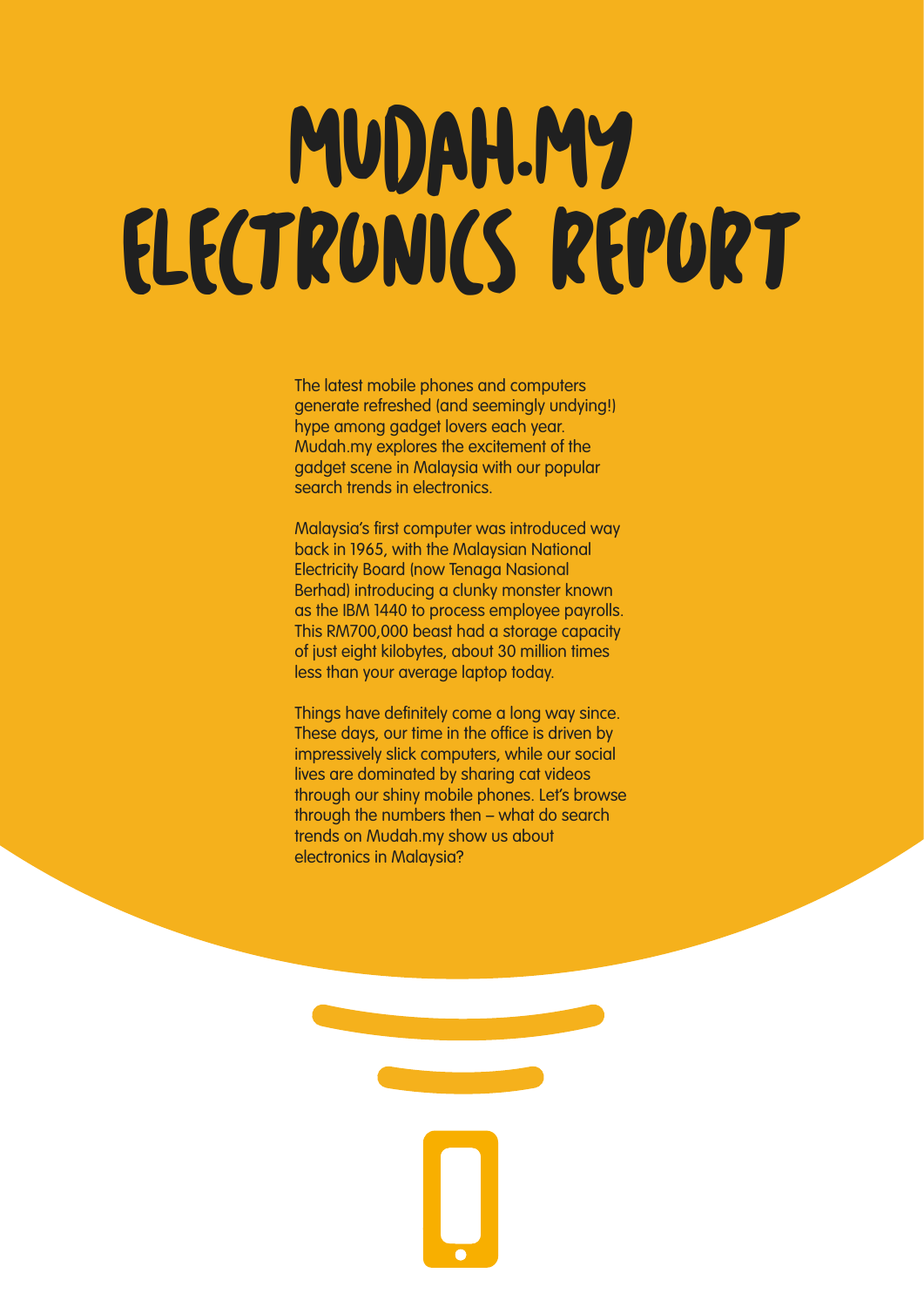#### **METHODOLOGY**

**Mudah.my Electronics Report is based on data for items listed in the category 'Electronics' in the period from January-October 2019. Search results represent the top searches by volume for unique identifier keywords during this period. All data included in this report is compiled from Mudah.my analysis of internal listings unless otherwise cited.**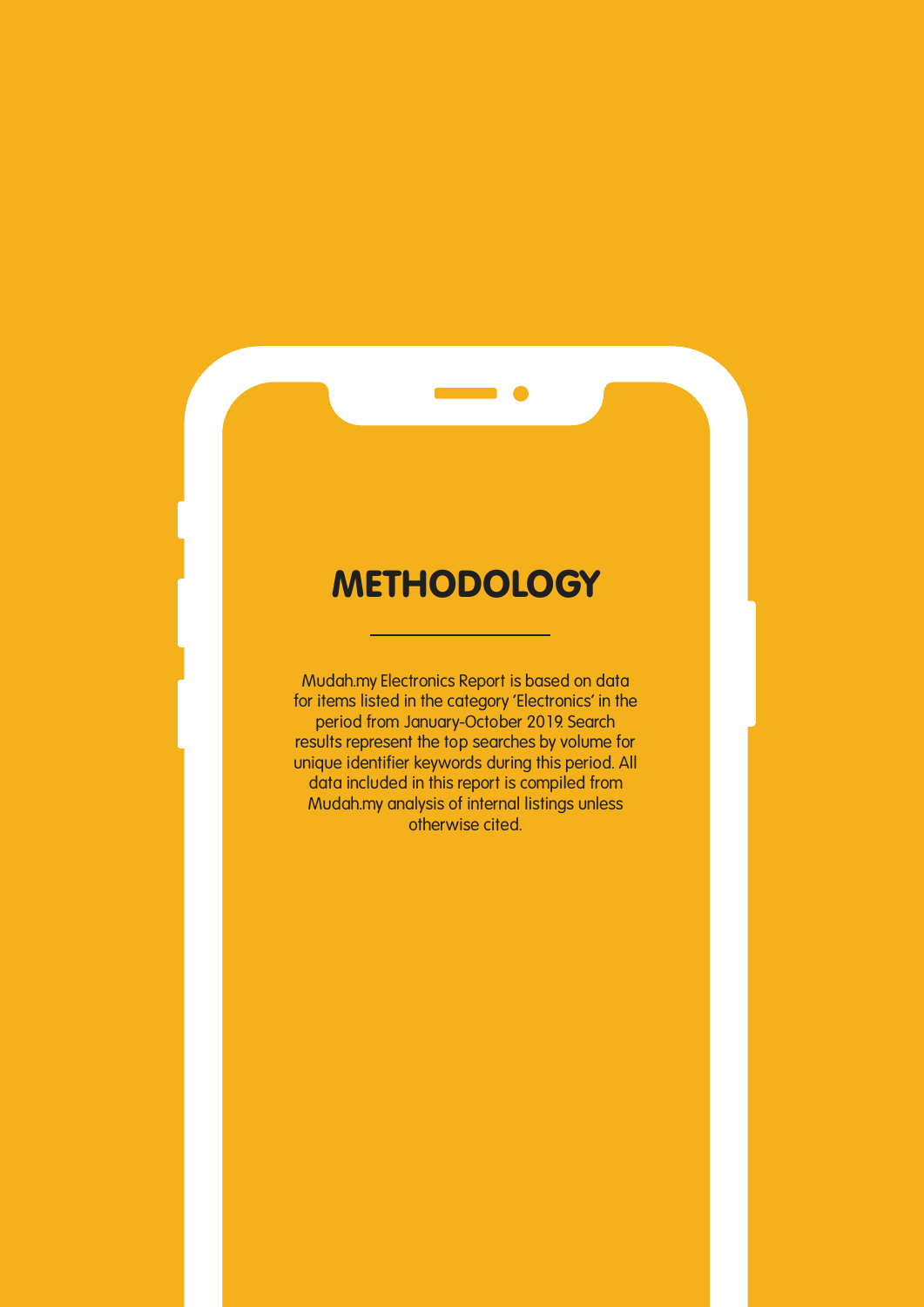#### Most Searched Mobile Phone Brands



The first iPhone was released in 2007, and 13 years on, this pioneer of instinctive design is still going strong in Malaysia. The not-so-humble iPhone was top of Mudah.my phone searches in 2019, taking just under one-third share of the total 77 million brand searches for phones. That's a hefty bite of user interest.

The undisputed King of Android – Samsung – received just half as many searches as its iPhone rival, but still had a combined search count almost equal to other Android brands (Huawei, Oppo and Vivo) combined!

If 77 million searches sound like a lot, it's worth getting to grips with the global addiction for mobile phones. There are an estimated 5.2 billion global mobile phone users in 2019, according to Wearesocial. That's 67% of the global population spanning from Toronto to Timbuktu (which is an actual city, mind you). In Malaysia, there were 42.4 million mobile-cellular subscriptions with a penetration rate of 130.2% in 2018 alone according to the Malaysian Communications and Multimedia Commission (MCMC).

<sup>1</sup> Kemp, Simon, Global Digital Report 2020 – We Are Social, 2020, https://wearesocial.com/digital-2020 (accessed February 27, 2020)

<sup>2</sup> Malaysian Communications and Multimedia Commission, Key to Digital Transformation – Industry Performance Report 2018, 2017, https://www.mcmc.gov.my/skmmgovmy/media/General/pdf/Industry-Performance-Report-2018.pdf (accessed February 28, 2020)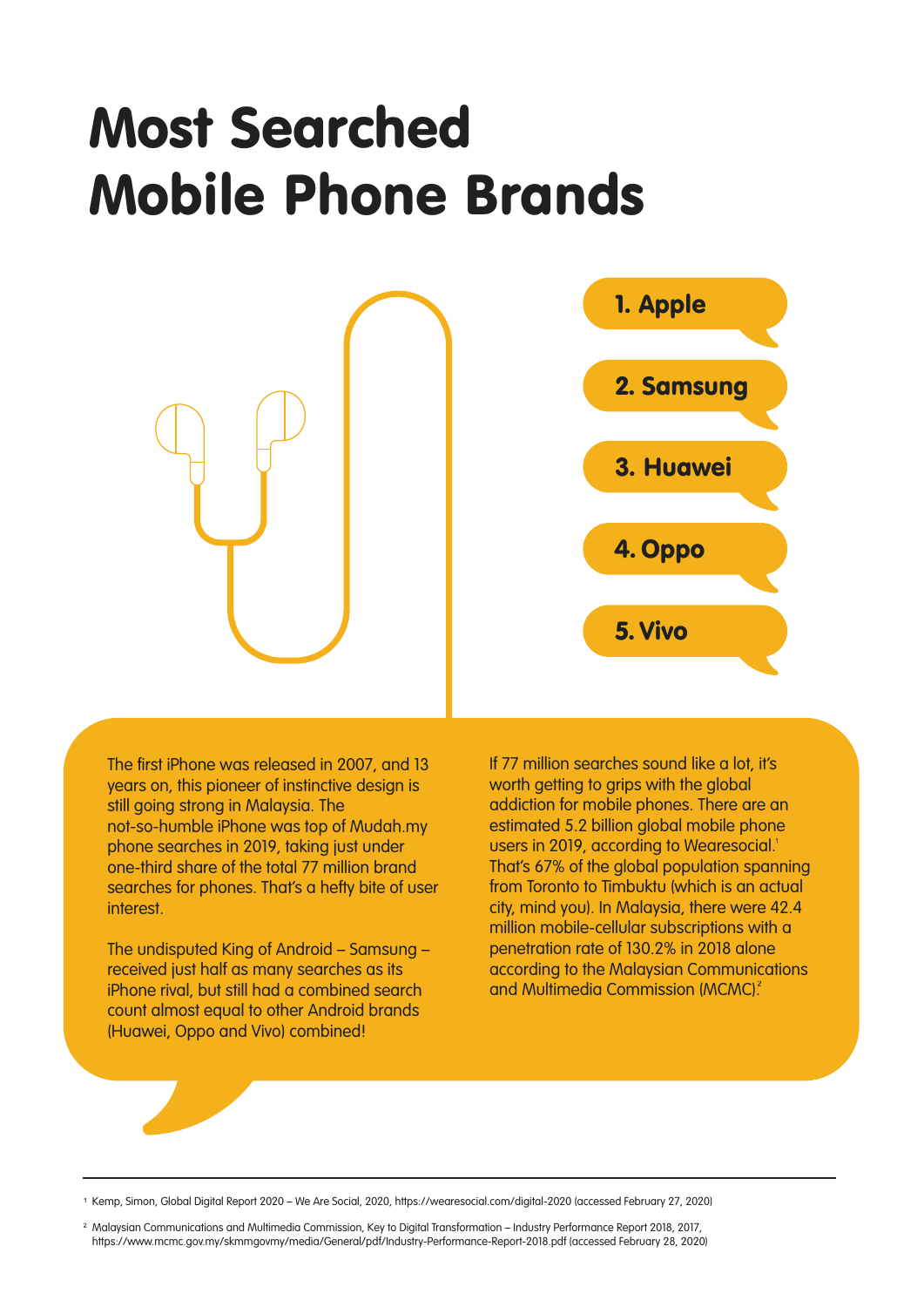#### Most Searched iPhone Model





If the iPhone is the winner of the most searched for mobile phone, then the iPhone 7 takes the biggest bite of the apple of the day when it comes to top performing models. The iPhone 7 and iPhone 7 Plus are the two top searches for iPhones in 2019, accounting for a combined 2.8 million searches on Mudah.my.

That's not to say there aren't some real glory seekers out there, with the iPhone X coming in a close third place in our rankings. And despite the latest iPhone 11 being out, the iPhone X still represents a real powerhouse of a mobile phone. Of course, it's not even close to the priciest Apple phone in existence out there today - the gem-encrusted Diamond Falcon Supernova iPhone 6 Pink Diamond, an absolute bargain at just US\$48.5 million. Which unfortunately, is not currently available on Mudah.my.

<sup>3</sup> Sharma, Ravi, "10 absurdly expensive gadgets money can buy", Gadgetsnow.com.

https://www.gadgetsnow.com/slideshows/10-absurdly-expensive-gadgets-money-can-buy/FALCON-SuperNova-iPhone-6-Pink-Diamond-48-5-million/photoli st/44311850.cms (accessed February 27, 2020)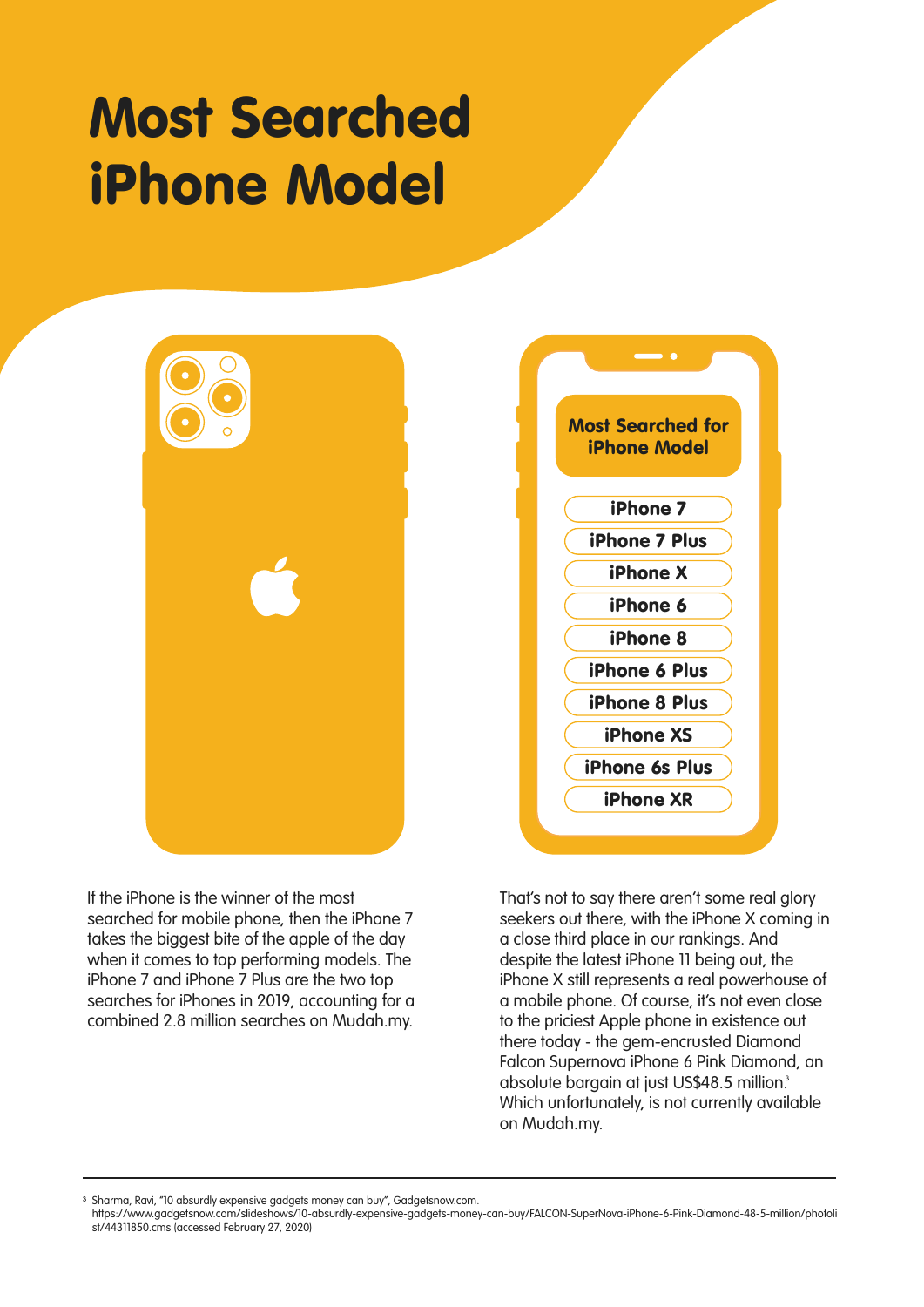#### Most Searched Samsung Model



The Galaxy Note 5 takes top place in the Samsung search results, a popular model first released in Malaysia in 2015. An intriguing insight which when combined with the previous iPhone findings indicate that the latest phone models aren't always the most sought after.

With new models like the Galaxy Fold coming in at an eye-watering RM8,000+, we can understand why older models are still in favour.

The Borneo Post, "Samsung Galaxy Note 5 and S6 edge + available in Malaysia on September 4", TheBorneoPost.com. https://www.theborneopost.com/2015/08/25/samsung-galaxy-note-5-and-s6-edge-available-in-malaysia-on-september-4/ (accessed February 27, 2020)

<sup>5</sup> Ismail, Izwan, "Samsung Galaxy Fold is Here", New Straits Times, Newstraitstimes.com, https://www.nst.com.my/lifestyle/bots/2019/10/527090/samsung-galaxy-fold-here (accessed February 27, 2020)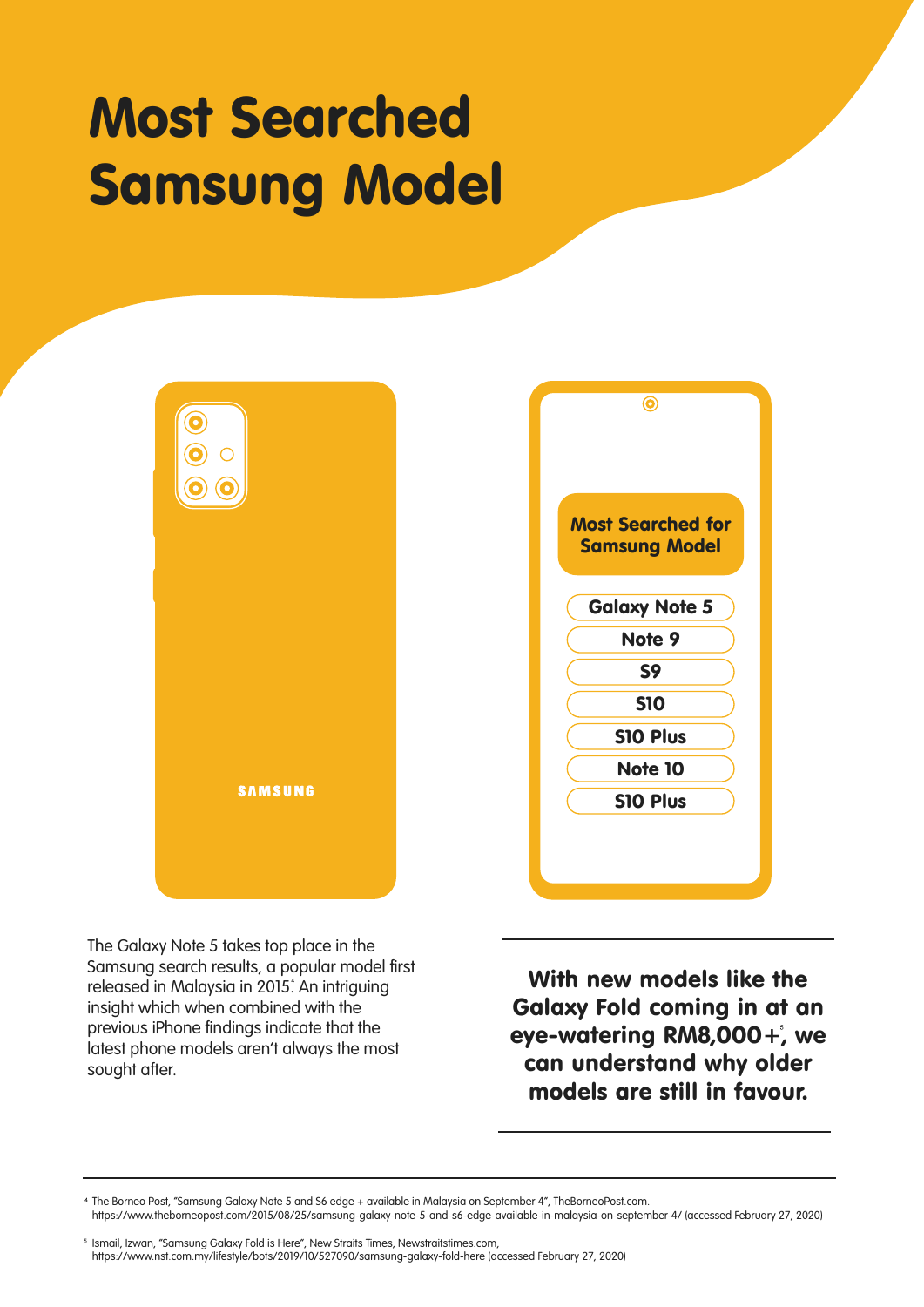#### Most Searched Huawei Model





Huawei's P10 was a game-changer for this popular Chinese brand, solidifying the company's presence on the global stage. That was an important step for a company that, in 2019, with its Honor brand included, controlled over 40% of its home Chinese market. With a release in 2017, the P10 remains popular in Mudah.my searches today, making it to third most popular branded search result for mobile phones.

With the 40-megapixel joy of the P30 and P30 Pro, Huawei's popularity in Malaysia looks set to continue.

Liu, Coco, "Huawei's overseas retreat squeezes Chinese rivals", NikkeiAsianReview.com. https://asia.nikkei.com/Business/China-tech/Huawei-s-overseas-retreat-squeezes-Chinese-rivals (accessed February 27, 2020)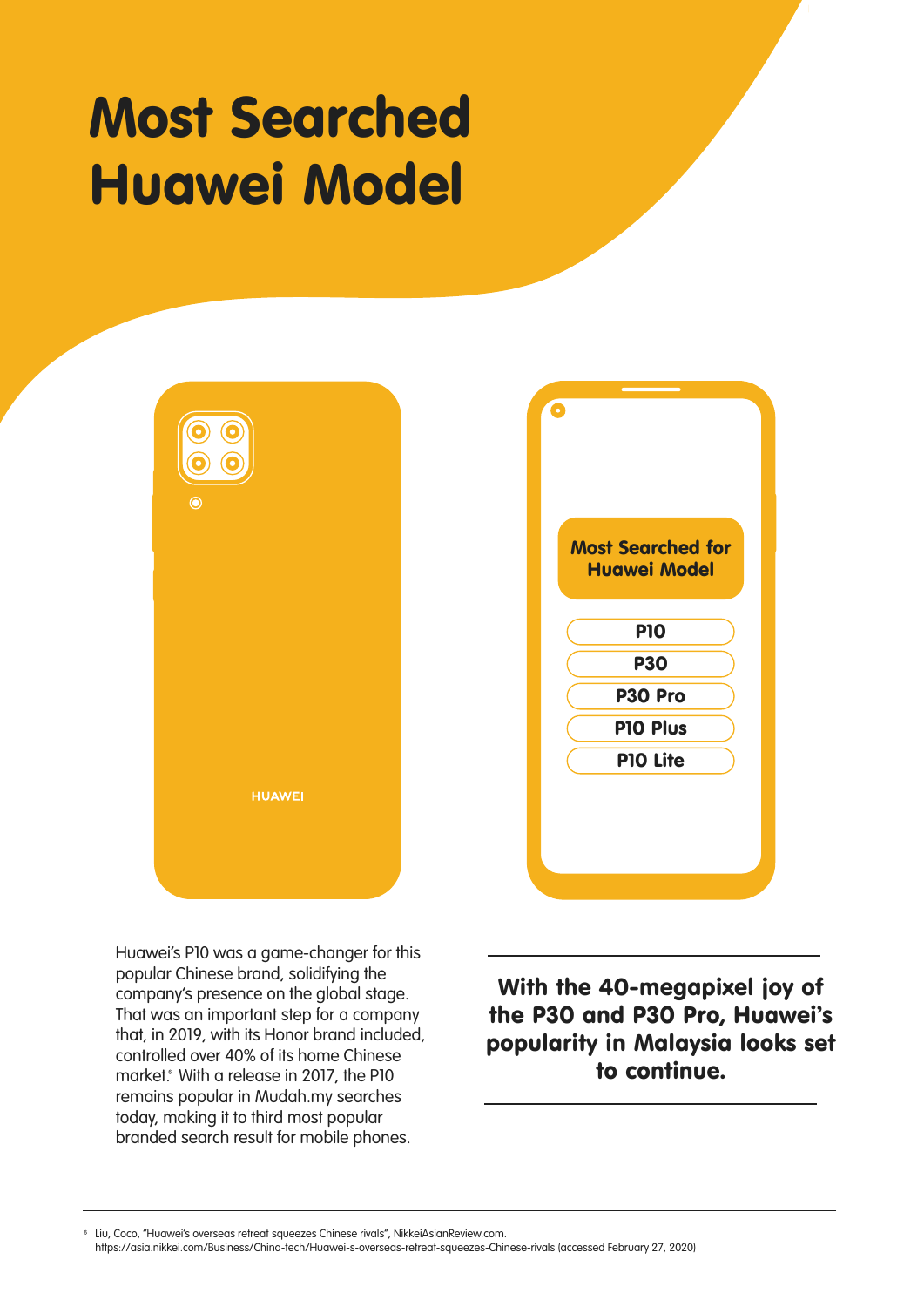# Most Searched Oppo Model





Oppo is another Chinese brand enjoying decent popularity in Malaysia, and while its market share lags behind rivals Huawei and Vivo in China in 2019, it seems to be outperforming Vivo in our own fine slice of the globe when it comes to searches on Mudah.my. The Oppo A3 is by far the most popular search for this brand, which isn't bad for a phone that was only released last year.

This model likely owes its popularity to not only its affordability and impressive battery life, but also the line-up of local brand ambassadors they've engaged with like Neelofa, Nora Danish, Fattah Amin and more.

Liu, Coco, "Huawei's overseas retreat squeezes Chinese rivals", NikkeiAsianReview.com.

https://asia.nikkei.com/Business/China-tech/Huawei-s-overseas-retreat-squeezes-Chinese-rivals (accessed February 27, 2020)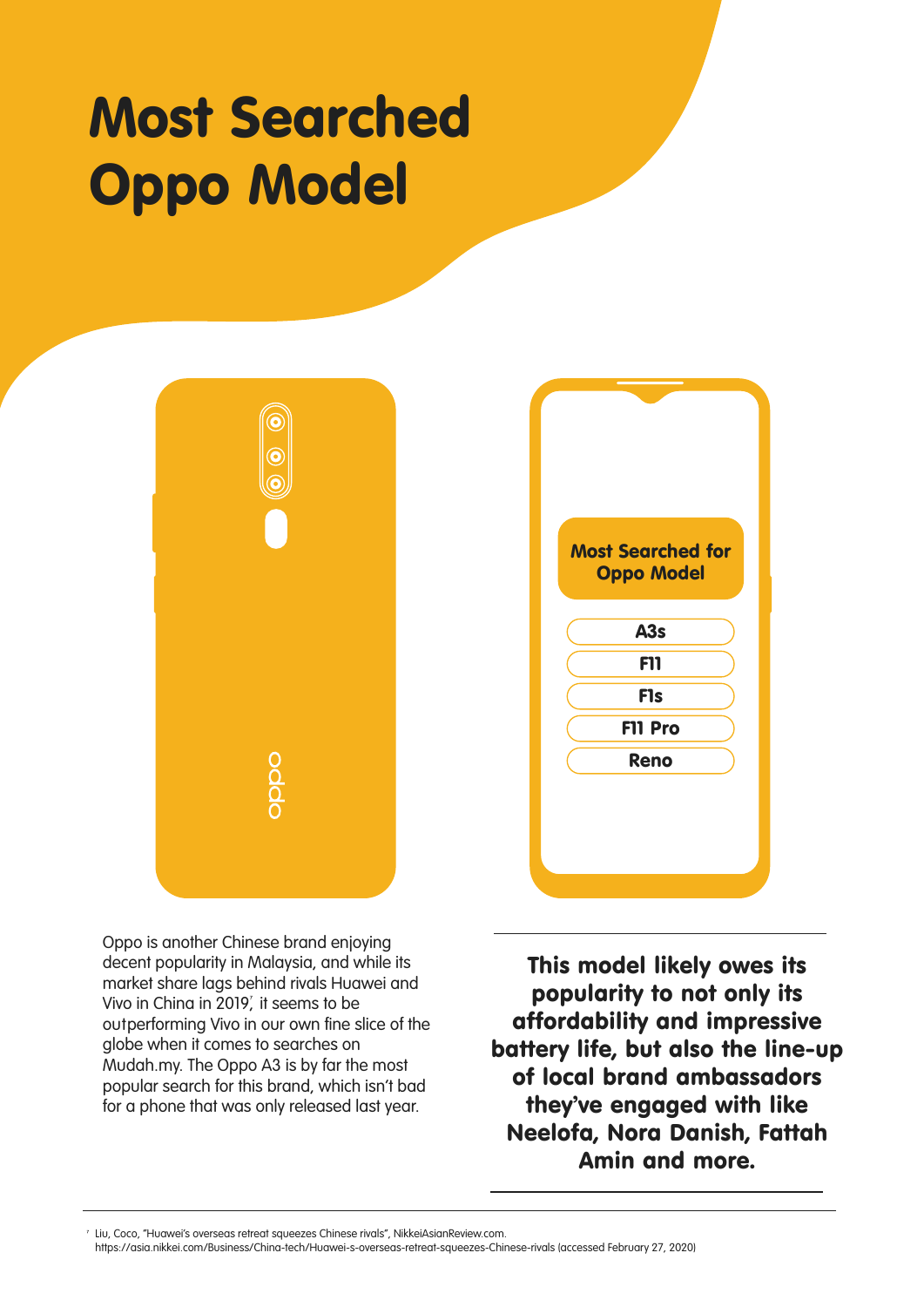#### Most Searched Vivo Model





Vivo comes in at number three of our major Chinese brands and the Vivo V9 specifically is a clear standout for model searches here, showing the continued popularity of a phone first released in 2018.

The V9, with its reputation for sleek looks, low weight, and snap-happy camera is followed on behind by the later generation Vivo 15 and Vivo 15 Pro. These later models offer a pricier look for the brand, with the V15 Pro's triple camera 48-megapixel camera and the V17 Pro's 48-megapixel quad camera far outperforming the 16 megapixels of the lead camera on the V9. It's selfie time!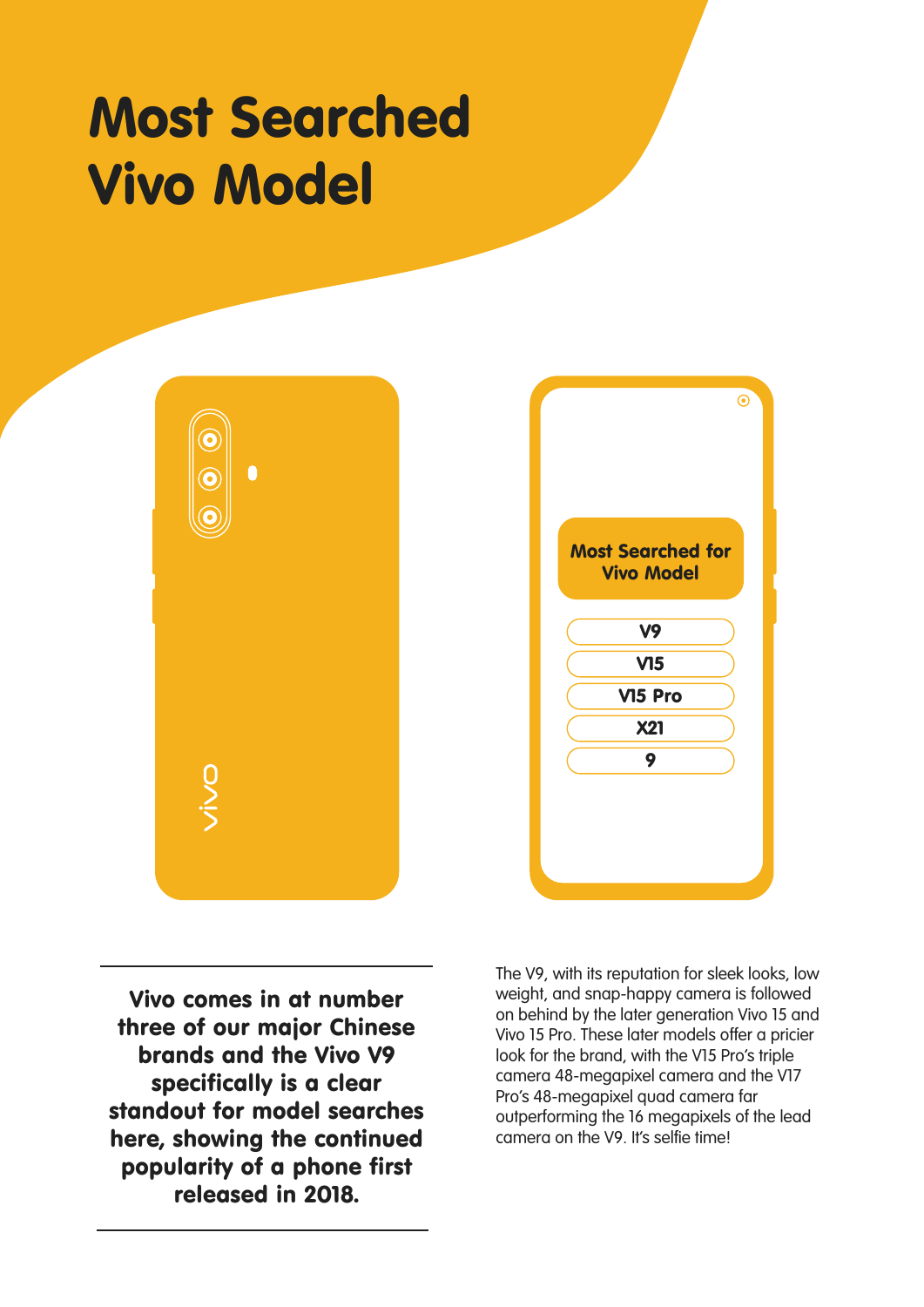#### Most Searched Computer Brand #1

Computers have come a long way since that first giant mainframe swallowing up a room in the National Electricity Board's headquarters in 1965. The computers we work on today vary from powerful desktops to sleek touchscreen laptops, with a huge number of brands producing ever-more-exciting models using the latest chip technologies.

Apple once again takes top spot when it comes to the question of computers on Mudah.my. This global supergiant really is top of its game when it comes to search trend popularity in electronics.

Like in the case of mobile phones, we see a trend toward more affordable older models, with the 2015 MacBook Pro receiving the most targeted brand searches for Apple computers. The MacBook Pro 2015 represented a real step up in performance<sup>®</sup> from its predecessors, so it's perhaps no surprise that the device is still seen as a top candidate. As for the MacBook Pro overall, well, if you love Apple, you're going to want the shiniest bit of kit they've got on offer. It might not come cheap, but it's hard to argue with the power of the engineering.



The MacBook Pro is top of the table when it comes to popularity for Apple on Mudah.my!



Williams, Andrew, "MacBook Pro (2015) vs MacBook Pro (2014): Is it time to upgrade?", Trustedreviews.com. https://www.trustedreviews.com/opinion/macbook-pro-2015-vs-2014-2924525 (accessed February 27, 2020)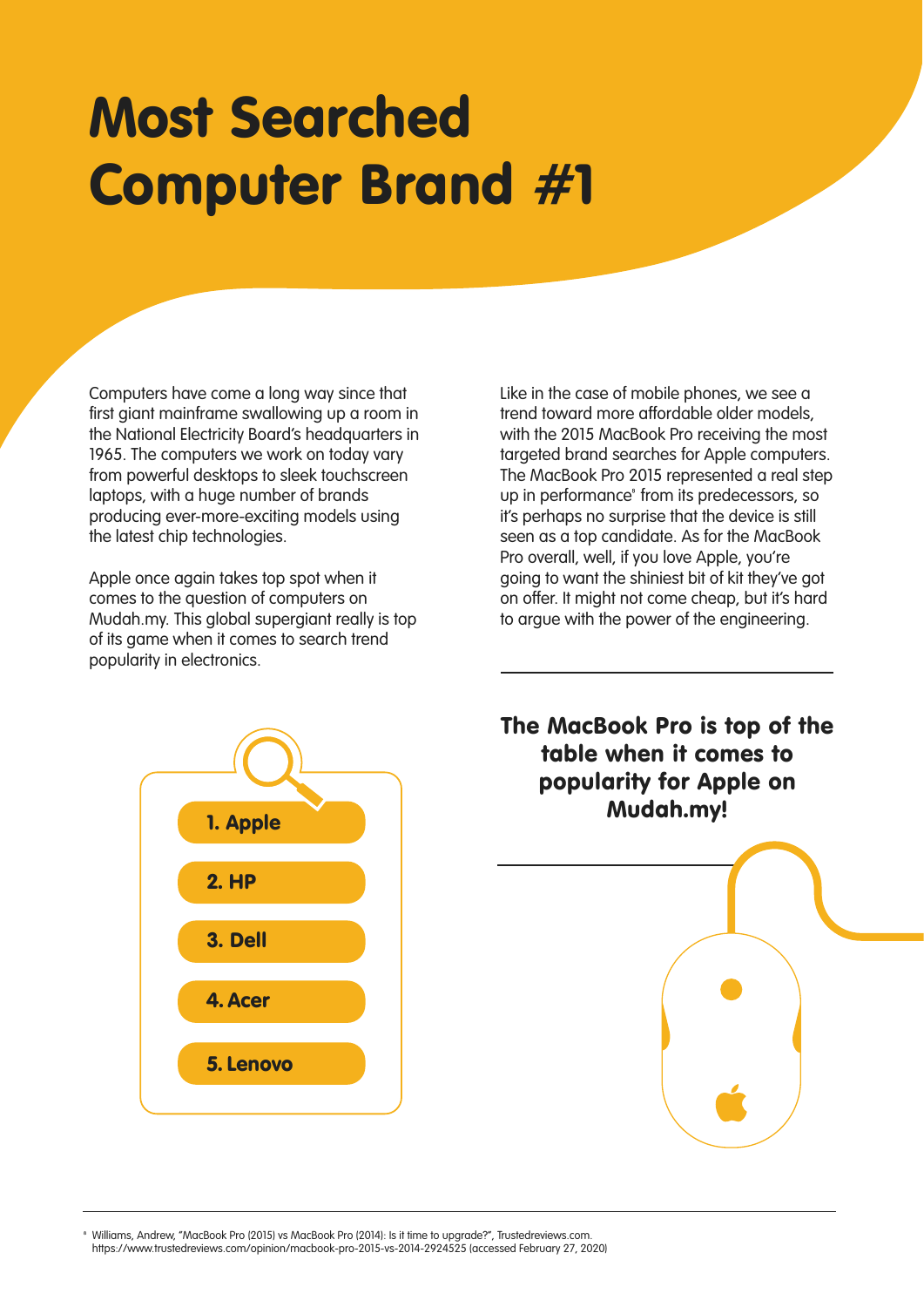# Most Searched Computer Brand #2



The reliable and respected HP takes second place, followed by Dell, showing that while the Mac operating system might be winning the race, there's still a lot of love for these Windows-based operators.

When it comes to search trend popularity for HP, the HP Pavilion takes first place. The Pavilion model is by and large a respected and affordable option for your daily computing needs, and is likely to come in a heck of a lot cheaper than something like the latest MacBook Pro. While the processing power on most models is way below that of the latest Apple model, there's undoubtedly a trend for this affordable Windows-based option.

# Most Searched Computer Brand #3



The Dell Inspiron was the top Dell model searched for on Mudah.my in 2019, with 13,663 searches. There were also 6,015 searches for Dell monitor on Mudah.my, showing that brand recognition goes beyond just computer models.